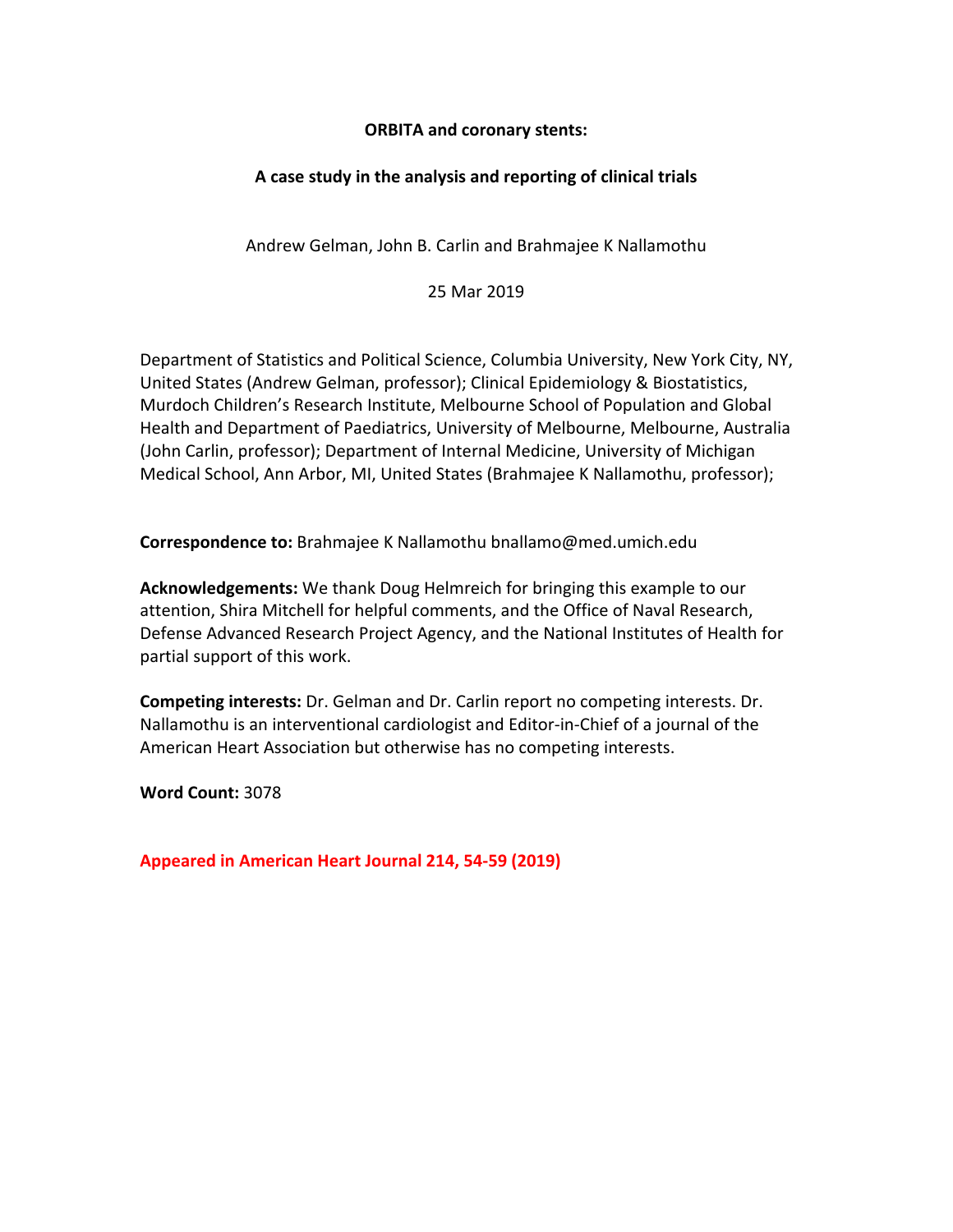#### **1. Introduction**

Al-Lamee et al. (2017) report results from a randomized controlled trial of percutaneous coronary intervention using coronary stents for stable angina. The study, called ORBITA (Objective Randomised Blinded Investigation With Optimal Medical Therapy of Angioplasty in Stable Angina), included approximately 200 patients and was notable for being a blinded experiment in which half the patients received stents and half received a placebo procedure in which a sham operation was performed. In follow-up, patients were asked to guess their treatment and of those who were willing to guess only 56% guessed correctly, indicating that the blinding was largely successful.

The summary finding from the study was that stenting did not "increase exercise time by more than the effect of a placebo procedure" with the mean difference in this primary outcome between treatment and control groups reported as 16.6 seconds with a standard error of 9.8 (95% confidence interval, -8.9 to +42.0 s) and a p-value of 0.20. In the *New York Times*, Kolata (2017) reported the finding as "unbelievable," remarking that it "stunned leading cardiologists by countering decades of clinical experience." Indeed, one of us (BKN) was quoted as being humbled by the finding, as many cardiologists had expected a positive result. On the other hand, Kolata noted, "there have long been questions about [stents'] effectiveness." At the very least, the willingness of doctors and patients to participate in a controlled trial with a placebo procedure suggests some degree of existing skepticism and clinical equipoise.

ORBITA was a landmark trial due to its innovative use of blinding for a surgical procedure. However, substantial questions remain regarding the role of stenting in stable angina. It is a well-known statistical fallacy to take a result that is not statistically significant and report it as zero, as was essentially done here based on the p-value of 0.20 for the primary outcome. Had this comparison happened to produce a p-value of 0.04, would the headline have been, "Confirmed: Heart Stents Indeed Ease Chest Pain"? A lot of certainty seems to be hanging on a small bit of data.

The purpose of this paper is to take a closer look at the lack of statistical significance in ORBITA and the larger questions this trial raises about statistical analyses, statistically based decision making, and the reporting of clinical trials. This review of ORBITA is particularly timely in the context of the widely publicized statement released by the American Statistical Association that cautioned against the use of sharp thresholds for the interpretation of p-values (Wasserstein and Lazar, 2016) and more recent extensions of this advice by ourselves and others (Amrhein, Greenland, and McShane, 2019, McShane et al., 2019). We end by offering potential recommendations to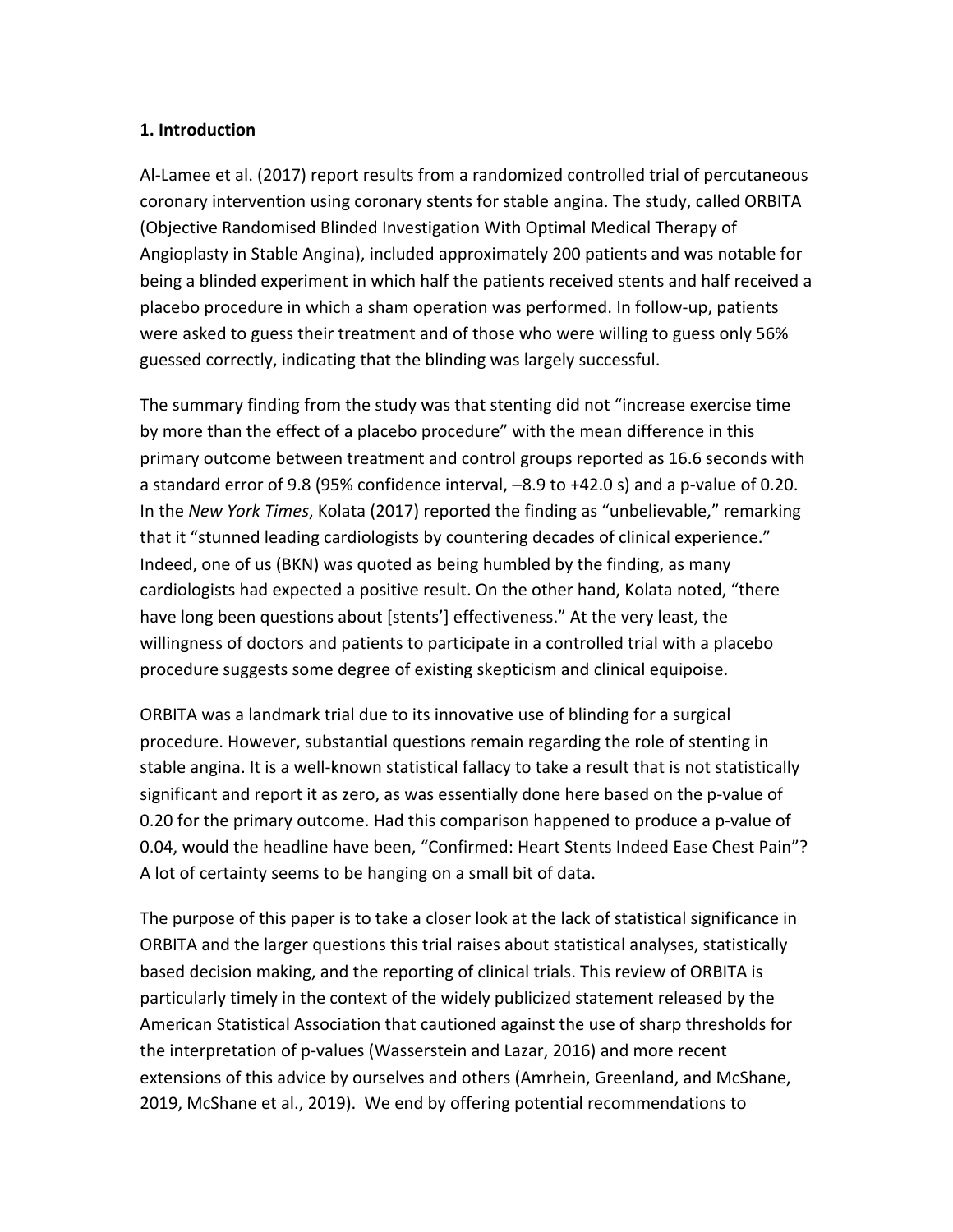improve reporting.

#### **2. Statistical analysis of the ORBITA trial**

*Adjusting for baseline differences.* In ORBITA, exercise time in a standardized treadmill test—the primary outcome in the preregistered design—increased on average by 28.4 s in the treatment group compared to an increase of only 11.8 s in the control group. As noted above, this difference was not statistically significant at a significance threshold of 0.05. Following conventional rules of scientific reporting, the true effect was treated as zero—an instance of the regrettably common statistical fallacy of presenting nonstatistically-significant results as confirmation of the null hypothesis of no difference.

However, the estimate using gain in exercise time does not make full use of the data that were available on differences between the comparison groups at baseline (Vickers and Altman, 2001, Harrell, 2017a). As can be seen in the **Table**, the treatment and placebo groups differ in their pre-treatment levels of exercise time, with mean values of 528.0 and 490.0 s, respectively. This sort of difference is no surprise—randomization assures balance only in expectation—but it is important to adjust for this discrepancy in estimating the treatment effect. In the published paper, the adjustment was performed by simple subtraction of the pre-treatment values:

Gain score estimated effect: 
$$
(y_{post} - y_{pre})^T - (y_{post} - y_{pre})^C
$$
, (1)

But this *over-corrects* for differences in pre-test scores, because of the familiar phenomenon of "regression to the mean"—just from natural variation, we would expect patients with lower scores at baseline to improve, relative to the average, and patients with higher scores to regress downward. The optimal linear estimate of the treatment effect is actually:

Adjusted estimate: 
$$
(y_{post} - β y_{pre})^T - (y_{post} - β y_{pre})^C
$$
, (2)

where β is the coefficient of y<sub>pre</sub> in a least-squares regression of y<sub>post</sub> on y<sub>pre</sub>, also controlling for the treatment indicator. The estimate in (1) is a special case of the regression estimate (2) corresponding to  $β = 1$ . Given that the pre-test and post-test measurements are positively correlated and have nearly identical variances (as can be seen in the **Table**), we can anticipate that the optimal β will be less than 1, which will reduce the correction for difference in pre-test and thus increase the estimated treatment effect while also decreasing the standard error. As a result, an adjusted analysis of these data would be expected to produce a lower p-value.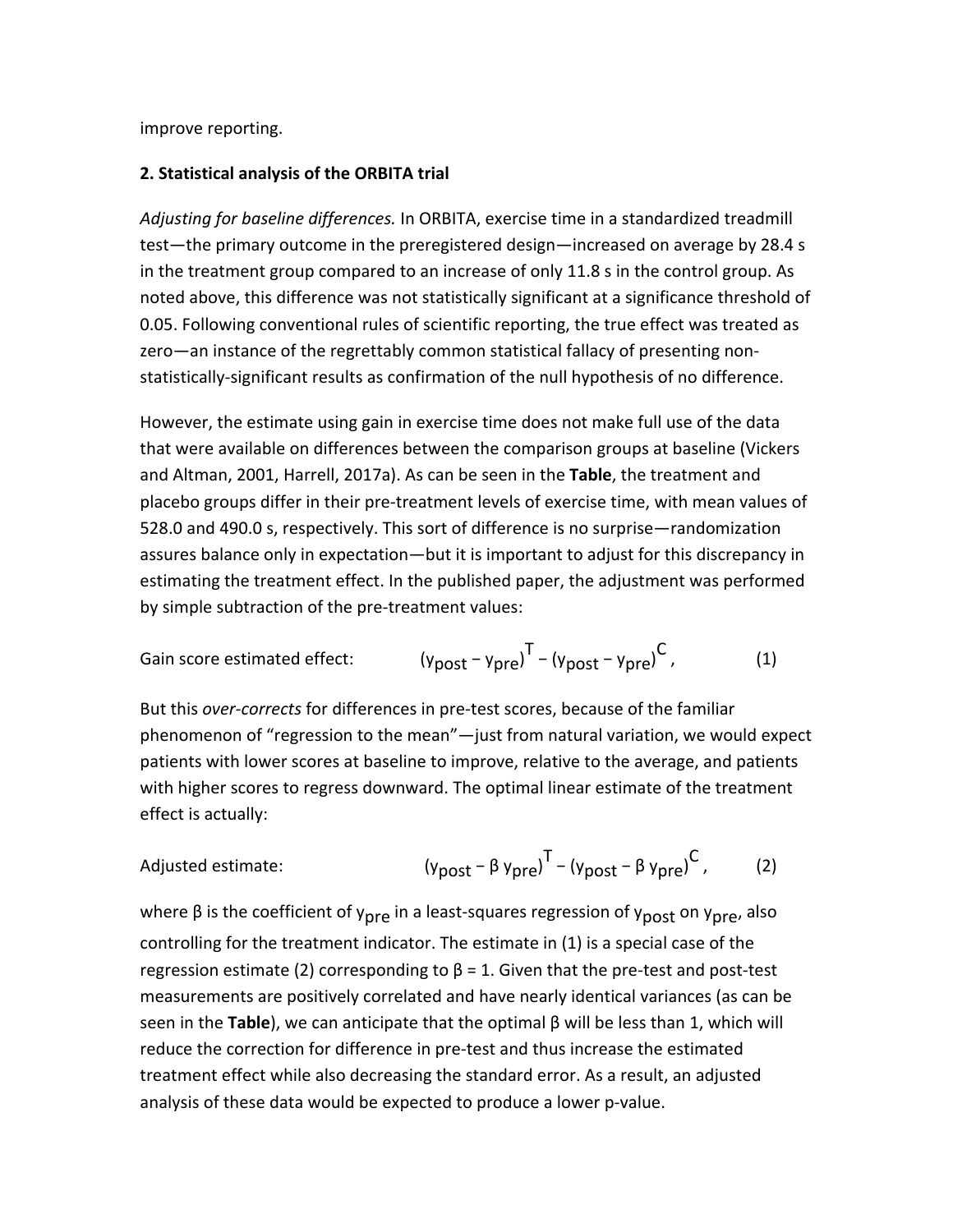The adjusted regression analysis can be done using the information available in the **Table***,* as explained in detail in **Box 1**. The p-value from this adjusted analysis is 0.09: as anticipated, lower than the p=0.20 from the unadjusted analysis.

*Alternative reporting.* Despite moving closer to the conventional 0.05 threshold, the pvalue of 0.09 remains above the traditional level of significance at which one is taught to reject the null hypothesis. A potential blockbuster reversal with an adjusted analysis— "Statistical Sleuths Turn Reported Null Effect into a Statistically Significant Effect"—does not quite materialize.

Yet within different conventions for scientific reporting, this experiment could have been presented as positive evidence in favor of stents. In some settings, a p-value of 0.09 is considered to be statistically significant; for example, in a recent social science experiment published in the *Proceedings of the National Academy of Sciences*, Sands (2017) presented a causal effect based on a p-value of less than 0.10, and this was enough for publication in a top journal and in the popular press, with, for example, that work mentioned uncritically in the media outlet *Vox* without any concern regarding significance levels (Resnick, 2017). By contrast, *Vox* reported that ORBITA showed stents to be "dubious treatments," a prime example of the "epidemic of unnecessary medical treatments" (Belluz, 2017). Had Al-Lamee et al. performed the adjusted analysis with their data and published in *PNAS* rather than the *Lancet*, could they have confidently reported a causal effect of stents on exercise time?

Our point here is not at all to suggest that Al-Lamee el al. engaged in reverse "phacking" (Simmons, Nelson, and Simonsohn, 2011), choosing an analysis that produced a newsworthy null result. In fact, the authors should be congratulated for preregistering their study, publishing their protocol prior to performing their analyses, and reporting a pre-specified primary analysis. Rather we wish to emphasize the flexibility inherent both in data analysis and reporting—even in the case of a clean randomized experiment. We are pointing out the potential fragility of the stents-didn't-work story in this case. Existing data could easily have been presented as a success for stents compared to placebo by authors who were aiming for that narrative and performing reasonable analyses.

*Fragility of the findings.* How sensitive were the results to slight changes in the data? To better understand this critical point, one can perform a simple bootstrap analysis, computing the results that would have been obtained from reanalyzing the data 1000 times, each time resampling patients from the existing experiment with replacement (Efron, 1979). As raw data were not available to us, we approximated using the normal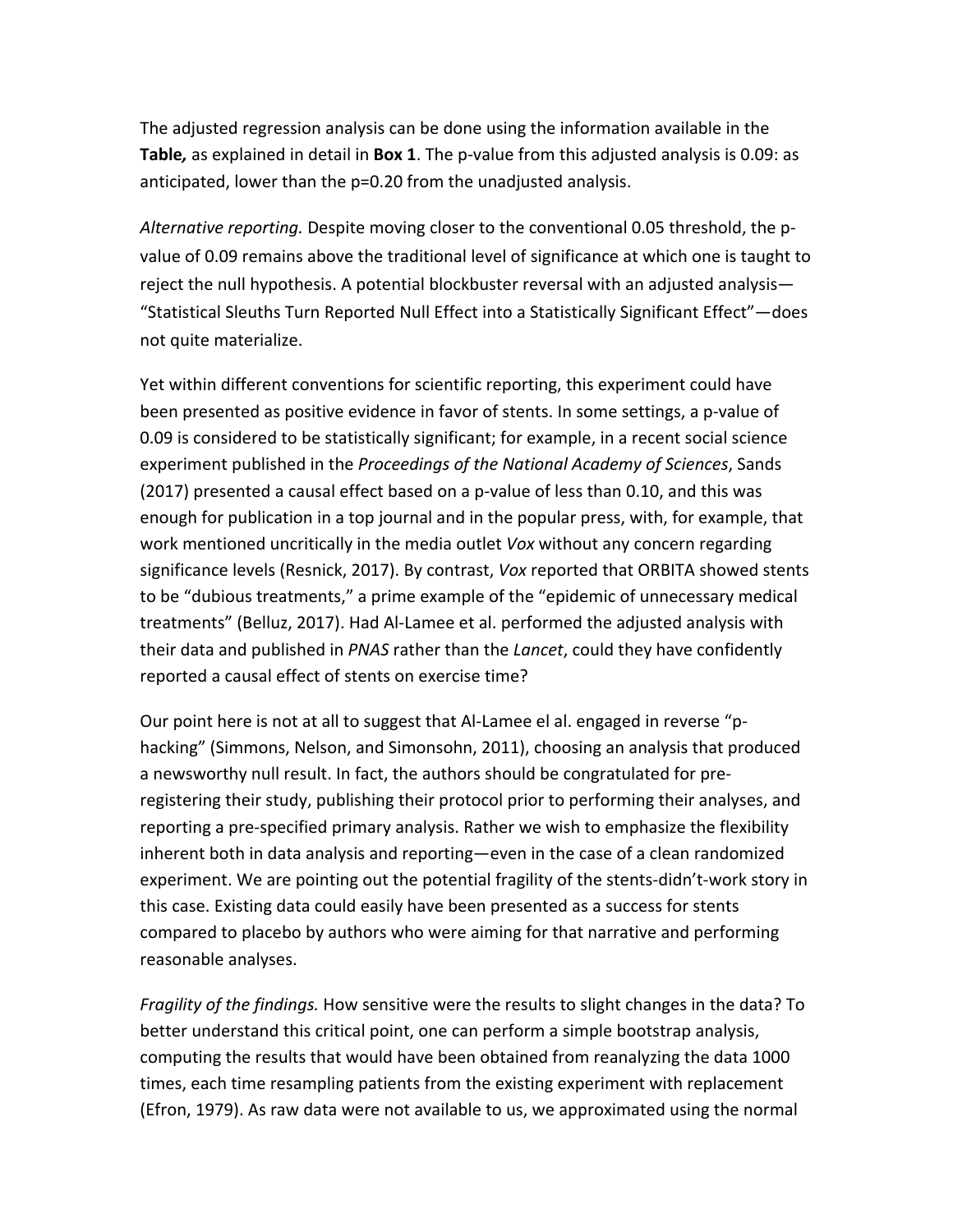distribution based on the observed z-score of 1.7. The result was that, in 40% of the simulations, stents outperformed placebo at a traditional level of statistical significance. This is not to say that stents really are better than placebo—the data also appear consistent with a null effect. The take-home point of this experiment is that the results could easily have gone "the other way," when reporting is forced into a binary classification of statistical significance, for many different reasons.

#### **3. Design of the trial and clinical significance**

In a justification for their study design and sample size, Al-Lamee et al. (2017) wrote: "Evidence from placebo-controlled randomised controlled trials shows that single antianginal therapies provide improvements in exercise time of 48–55 s . . . Given the previous evidence, ORBITA was conservatively designed to be able to detect an effect size of 30 s." The estimated effect of 21 s with standard error 12 s is consistent with the "conservative" effect size estimate of 30 s given in the published article. So although the experimental results are consistent with a null effect, they are even more consistent with a small positive effect.

One might ask, however, about the *clinical* significance of such a treatment effect, which we can discuss without relevance to p-values or statistical significance. For simplicity, suppose we take the point estimate from the data at face value. How should we think about an increase in average exercise time of 21 s? One way to conceptualize this is in terms of percentiles. The data show a pre-randomization distribution (averaging the treatment and control groups) with a mean of 509 and a standard deviation of 188. Assuming a normal approximation, an increase in exercise time of 21 s from 509 to 530 would take a patient from the 50th percentile to the 54th percentile of the distribution. Looked at that way, it would be hard to get excited about this effect size, even if it were a real population shift.

Beyond exercise time, there were other signals from ORBITA that seemed to suggest consistent improvements in the physiological parameter of ischemia through endpoints such as fractional flow reserve, instantaneous wave-free ratio, and stress echo. Actually, findings from the stress echo highlight a potentially important avenue into an alternative presentation of these results. There is no question that some physiological changes are being made by stents, with very large and highly statistically significant (p < 0.001) effects seen on echo measures. As is often the case, the null hypothesis that these physical changes should make absolutely zero difference to any downstream clinical outcomes seems farfetched. Thus, the sensible question to ask is "How large are the clinical differences observed?", not "How surprising is the observed mean difference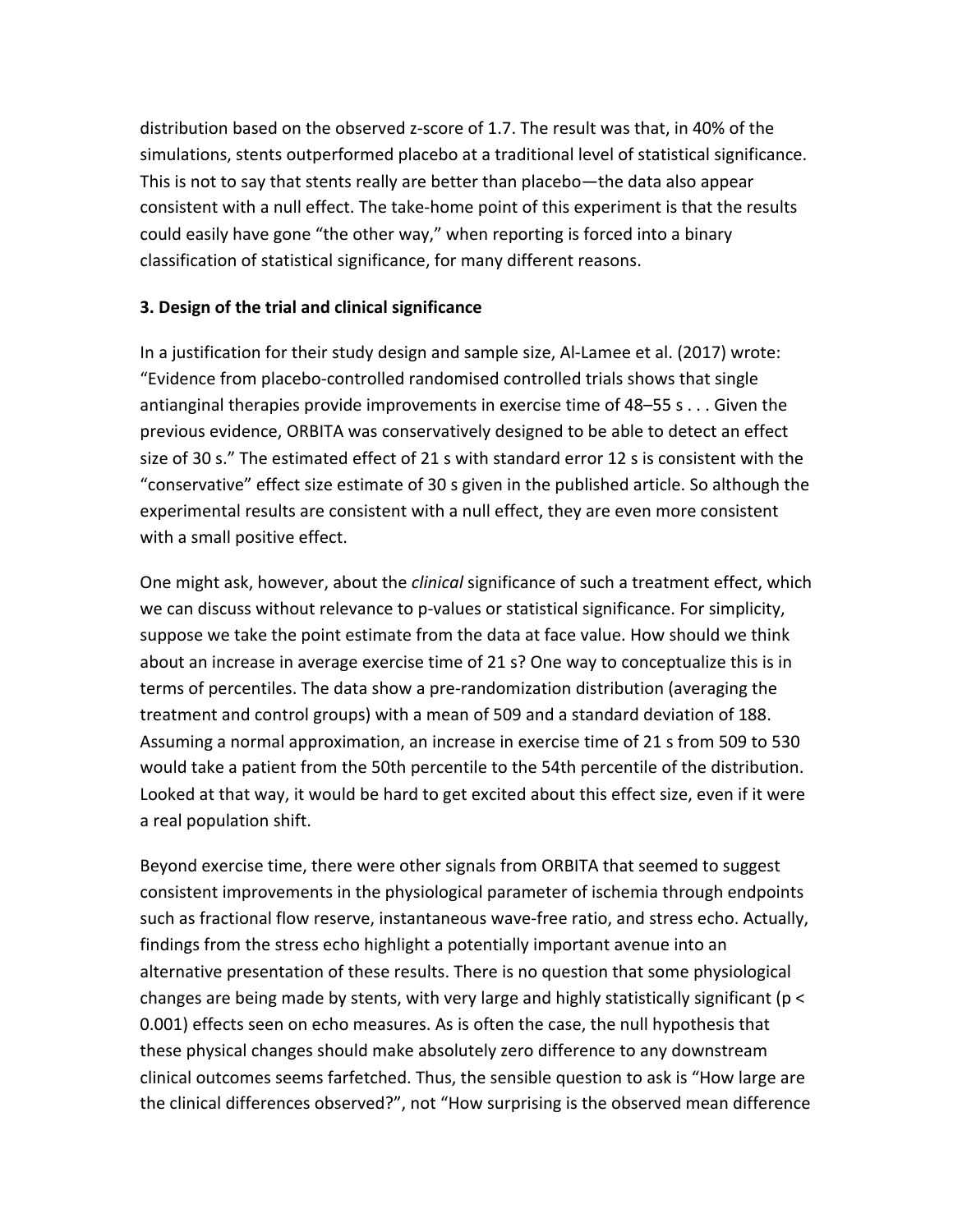under a [spurious] null hypothesis?" The simple textbook way to tackle this question is to report confidence intervals (CIs) around the mean differences and not to focus on whether the intervals happen to include zero. The fact that the standard 95% CI for the primary outcome comfortably includes the target effect size of 30 s suggests this value should be no more "rejected" than the null value. Furthermore, without the longitudinal data to observe the outcomes that matter most to patients—health and length of life much remains uncertain.

The larger question has to be about balancing the long-term benefits of stents with risks of the operation. It does not seem reasonable for a person to risk life and health by submitting to a surgical procedure just for a potential benefit of 21 seconds of exercise time on a standardized treadmill test—or even a hypothesized larger benefit of 50 seconds, which would still only represent a 10% improvement for an average patient in this study. Yet maybe a 5-10% increase is consequential in this case as it could improve quality of life for a patient outside of this artificial setting. Perhaps this small gain in exercise time is associated with the need for less medications, fewer functional limitations or greater mobility. If so, however, one might postulate this gain would have been apparent in assessments of angina burden, and it was not.

Part of the bigger concern here is that these patients were already doing pretty well on medications—that is, they already had a low symptom frequency before stenting. For example, angina frequency as measured by the Seattle Angina Questionnaire was 63.2 after optimizing medications and before stenting in the treatment group. This roughly translates as "monthly" angina (John Spertus, personal communication). How does a study with a follow-up of just 6 weeks expect to improve an outcome that happens this infrequently? In fact, one of the great debates surrounding ORBITA is that those who discount the trial suggest it enrolled patients who typically do not receive stents in routine practice. Those who believe ORBITA is a game-changer argue that these less symptomatic patients actually make up a large proportion of those receiving stents and that is why we have such a large problem with their overuse.

Finally, are stents really being given to patients with stable angina just to improve fitness or to reduce symptoms? Or is there a continued expectation that stents have long-term benefits for patients, despite earlier data from studies like the Clinical Outcomes Utilizing Revascularization and Aggressive Drug Evaluation (COURAGE) study (Boden, 2007)? This would seem to be the key question, in which case the short-term effects, or lack thereof, found in the ORBITA study are largely irrelevant. Other larger trials, such as International Study of Comparative Health Effectiveness With Medical and Invasive Approaches (ISCHEMIA, see: https://clinicaltrials.gov/ct2/show/NCT01471522)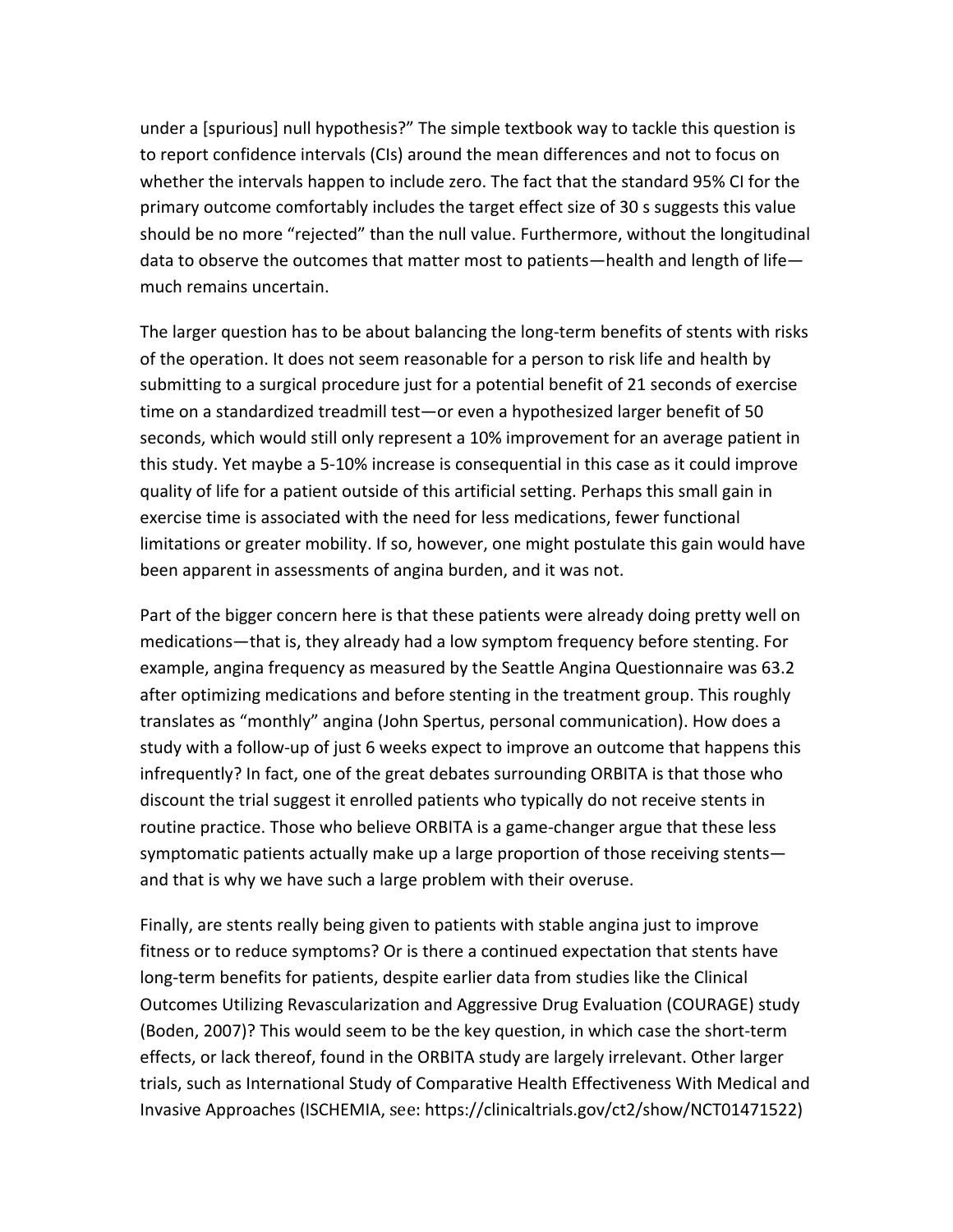are considering this more fundamental question but will not have a placebo procedure.

#### **4. Recommendations for statistical reporting of trials**

The search for better medical care is an incremental process, with incomplete evidence accumulating over time. There is unfortunately a fundamental incompatibility between that core idea and the common practice, both in medical journals and the news media, of up-or-down reporting of individual studies based on statistical significance. We offer some recommendations summarized in **Box 2** that we believe will be helpful to authors and editors moving forward.

At this point it's not clear how best to incorporate this recent experiment into routine practice despite its novel and provocative study design, so the forced reporting of the primary outcome as "positive" or "negative" is unhelpful. A reanalysis of the summary data from Al-Lamee et al. (2017) reveals a stronger estimated effect that is closer to the conventional boundary of statistical significance, indicating that the study could rather easily have generated and reported evidence in favor of, rather than against, the effectiveness of stents for patients with stable angina. And from our brief flurry of excitement over the possibility that a simple reanalysis could change the significance level, we are again reminded of the sensitivity of headline conclusions to decisions in statistical analysis. In any case, though, the observed increases in exercise time, even if statistically significant, do not appear at first glance to be of much clinical importance, compared to the much more relevant long-term health outcomes that remain uncertain.

In the design, evaluation, and reporting of experimental studies, there is a norm of focusing on the statistical significance of a primary outcome y—in this case, change in average exercise time on a standardized treadmill test. In general, the conclusions that follow will be fragile because p-values are extremely noisy unless the underlying effect is huge. An experiment may be designed to have 80% power, but this doesn't eliminate the fragility, as illustrated by our bootstrap re-analysis. Power calculations are often conditional on an overestimated effect size (Schulz and Grimes, 2005, Gelman, 2018) and does not address the important question of variation in treatment effects. Examination of the *Lancet* paper and its reception in the news media suggests that it exhibits a classic case of "significantitis" or "dichotomania" (Greenland, 2017), with frequent repetition of phrases such as "there was no significant difference." In line with current thinking (Amrhein, Greenland, and McShane, 2019), we suggest that the phrase used by these authors, "We deemed a p value less than 0.05 to be significant," should be strongly discouraged, rather than actively demanded as is currently the case by many journal editors. To their credit, the ORBITA authors themselves have recognized these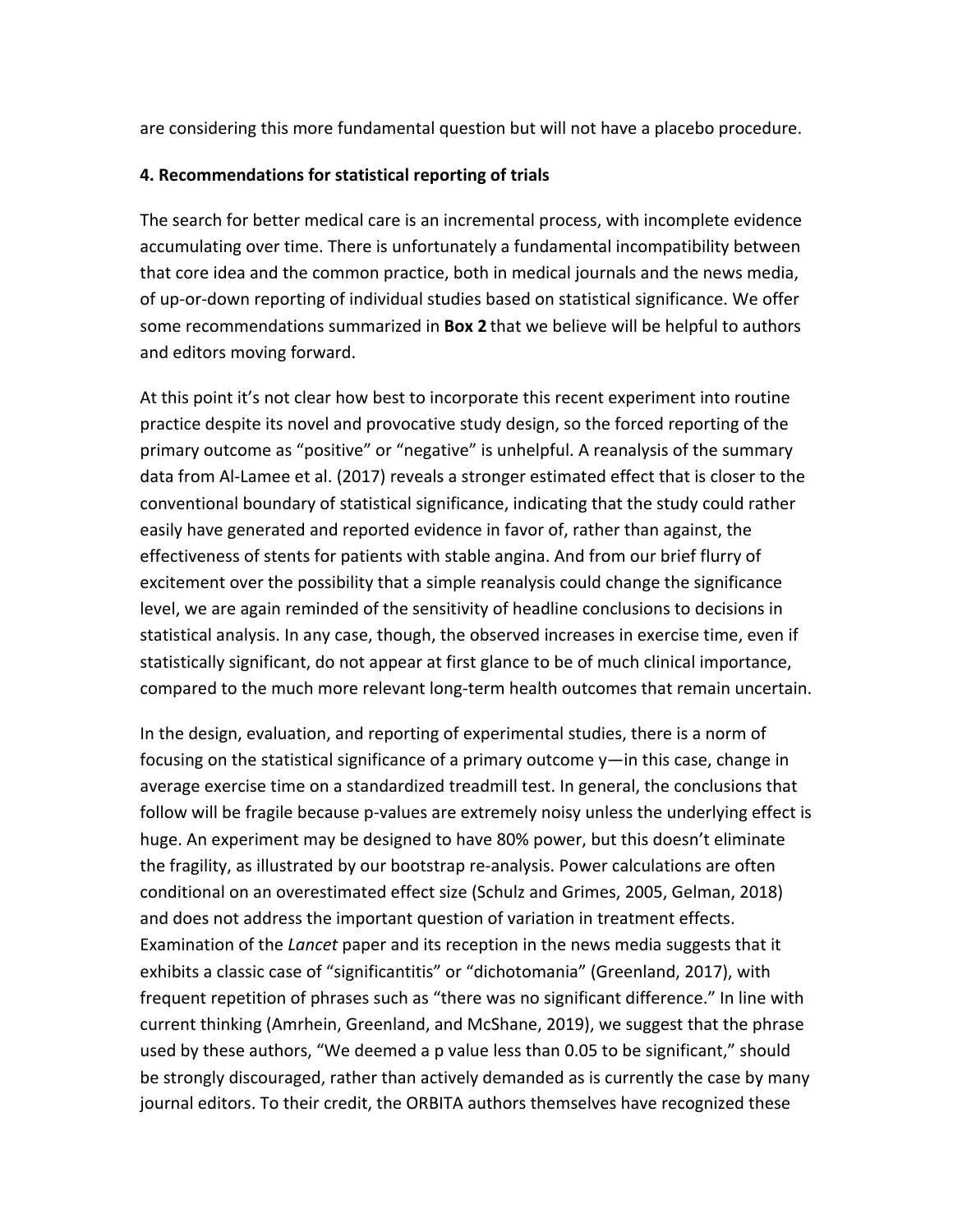### critical issues (see https://twitter.com/ProfDFrancis/status/952008644018753536).

In the case of stents, an important disconnect appears between the findings emphasized in the recent study—however presented—and the larger context of treatments for heart disease. From a statistical perspective, this appears to reflect a problem with the framing of clinical trials as attempts to discover whether a treatment has a statistically significant effect—commonly misinterpreted to be equivalent to a real (non-zero) population mean difference. Power calculations are used in an attempt to assure stable estimates and a good chance of the experiment being "successful", although within these constraints there can be a push toward convenience rather than relevance of outcome measures—which is perhaps an inevitable compromise. ORBITA shows us the confusion that arises when a treatment is reported as a success or failure in statistical terms that are divorced from clinical context.

ORBITA was never meant to be definitive in a broad sense—it was designed to find a statistically significant physiological effect of stenting on mean exercise time, without clarity on the clinical relevance of anticipated effects on this outcome measure. Indeed, a likely reason why the study was limited in its size and design of these surrogate outcomes was because this is all that could have passed an ethical board given the novelty of the placebo procedure in this setting. Further background on these topics from Darrel Francis, the senior author on the study, appears at Harrell (2017b). Beyond immediate news reports, one positive impact of ORBITA is that bigger trials of stenting with placebo procedures are now much more likely with a more definitive set of measured outcomes that are meaningful for patients.

We don't see any easy answers here—long-term outcomes would require a long-term study, after all, and clinical decisions need to be made right away, every day—but perhaps we can use our examination of this particular study and its reporting to suggest practical directions for improvement in heart treatment studies and in the design and reporting of clinical trials more generally.

#### **References**

Al-Lamee, R., Thompson, D., Dehbi, H. M., Sen, S., Tang, K., Davies, J., Keeble, T., Mielewczik, M., Kaprielian, R., Malik, I. S., Nijjer, S. S., Petraco, R., Cook, C., Ahmad, Y., Howard, J., Baker, C., Sharp, A., Gerber, R., Talwar, S., Assomull, R., Mayet, J., Wensel, R., Collier, D., Shun-Shin, M., Thom, S. A., Davies, J. E., and Francis, D. P. (2017). Percutaneous coronary intervention in stable angina (ORBITA): a double-blind, randomised controlled trial. Lancet. http://dx.doi.org/10.1016/S0140-6736(17)32714-9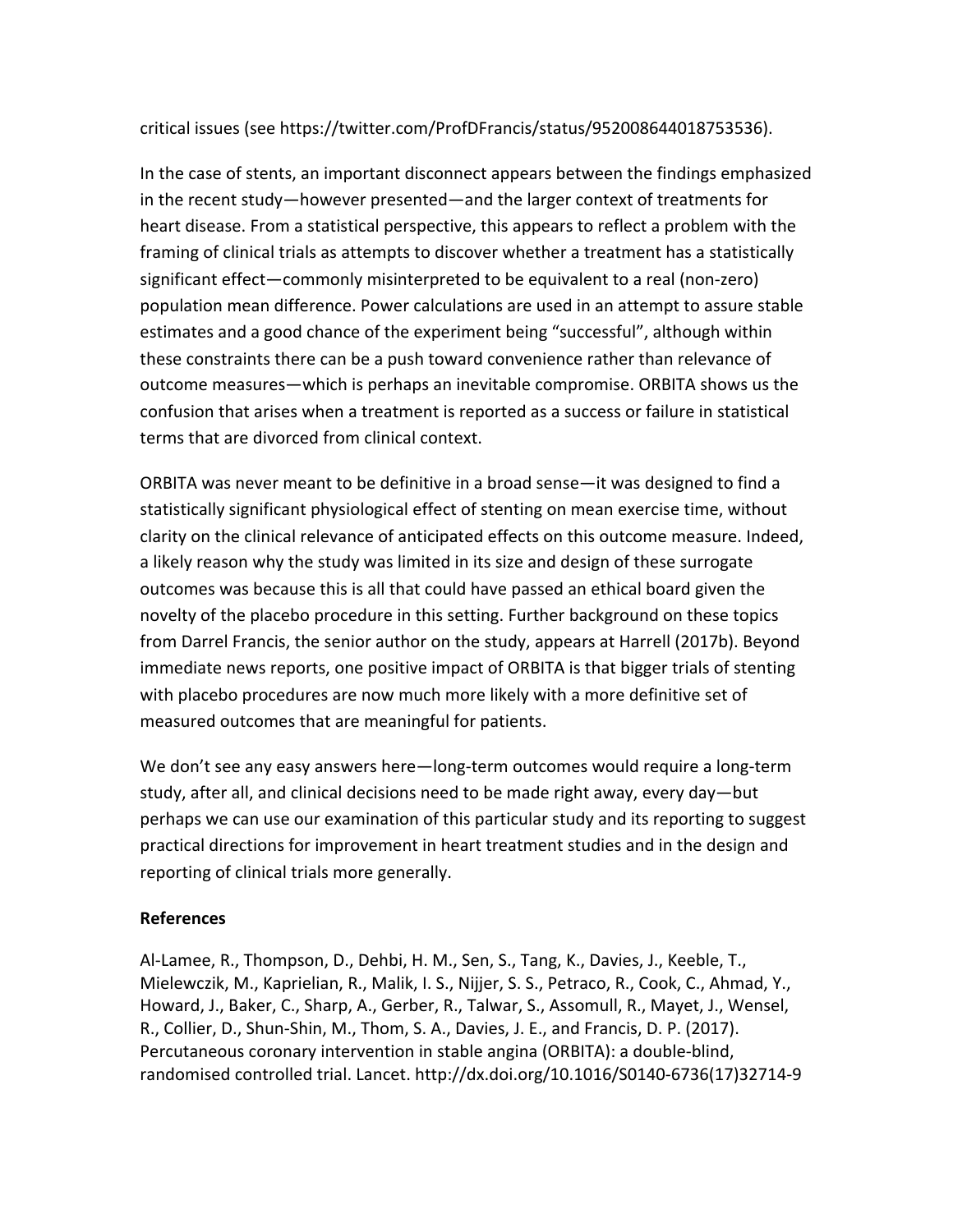Amrhein, V., Greenland, S., and McShane, B. (2019). Scientists rise up against statistical significance. Nature 567, 305-307.

American College of Cardiology (2017). ORBITA: First placebo-controlled randomized trial of PCI in CAD patients. ACC News, 2 Nov. http://www.acc.org/latest-in-cardiology/ articles/2017/10/27/13/34/thurs-1150am-orbita-tct-2017

Belluz, J. (2017). Thousands of heart patients get stents that may do more harm than good. Vox.com, 6 Nov. https://www.vox.com/science-and-health/2017/11/3/16599072/ stent-chest-pain-treatment-angina-not-effective

Boden, W. E., O'Rourke, R. A., Teo, K. K., Hartigan, P. M., Maron, D. J., Kostuk, W. J., Knudtson, M., Dada, M., Casperson, P., Harris, C. L., Chaitman, B. R., Shaw, L., Gosselin, G., Nawaz, S., Title, L. M., Gau, G., Blaustein, A. S., Booth, D. C., Bates, E. R., Spertus, J. A., Berman, D. S., Mancini, G. B., and Weintraub, W. S.; COURAGE Trial Research Group. (2007). Optimal medical therapy with or without PCI for stable coronary disease. New England Journal of Medicine 356, 1503–16. Epub 2007 Mar 26.

Efron, B. (1979). Bootstrap methods: Another look at the jackknife. Annals of Statistics 7,  $1 - 26$ .

Gelman, A. (2004). Treatment effects in before-after data. In Applied Bayesian Modeling and Causal Inference from Incomplete-data Perspectives, ed. A. Gelman and X. L. Meng, chapter 18. New York: Wiley.

Gelman, A. (2018). The failure of null hypothesis significance testing when studying incremental changes, and what to do about it. Personality and Social Psychology Bulletin 44, 16–23.

Gelman, A., and Carlin, J. B. (2014). Beyond power calculations: Assessing Type S (sign) and Type M (magnitude) errors. Perspectives on Psychological Science 9, 641–651.

Greenland, S. (2017). The need for cognitive science in methodology. American Journal of Epidemiology 186, 639–645.

Harrell, F. (2017a). Statistical errors in the medical literature. Statistical Thinking blog, 8 Apr. http://www.fharrell.com/2017/04/statistical-errors-in-medical-literature.html

Harrell, F. (2017b). Statistical criticism is easy; I need to remember that real people are involved. Statistical Thinking blog, 5 Nov. http://www.fharrell.com/2017/11/ statistiorbita-tct-2017cal-criticism-is-easy-i-need-to.html

Kolata, G. (2017). 'Unbelievable': Heart stents fail to ease chest pain. New York Times, 2 Nov. https://www.nytimes.com/2017/11/02/health/heart-disease-stents.html

McShane, B. B., Gal, D., Gelman, A., Robert, C., and Tackett, J. L. (2019). Abandon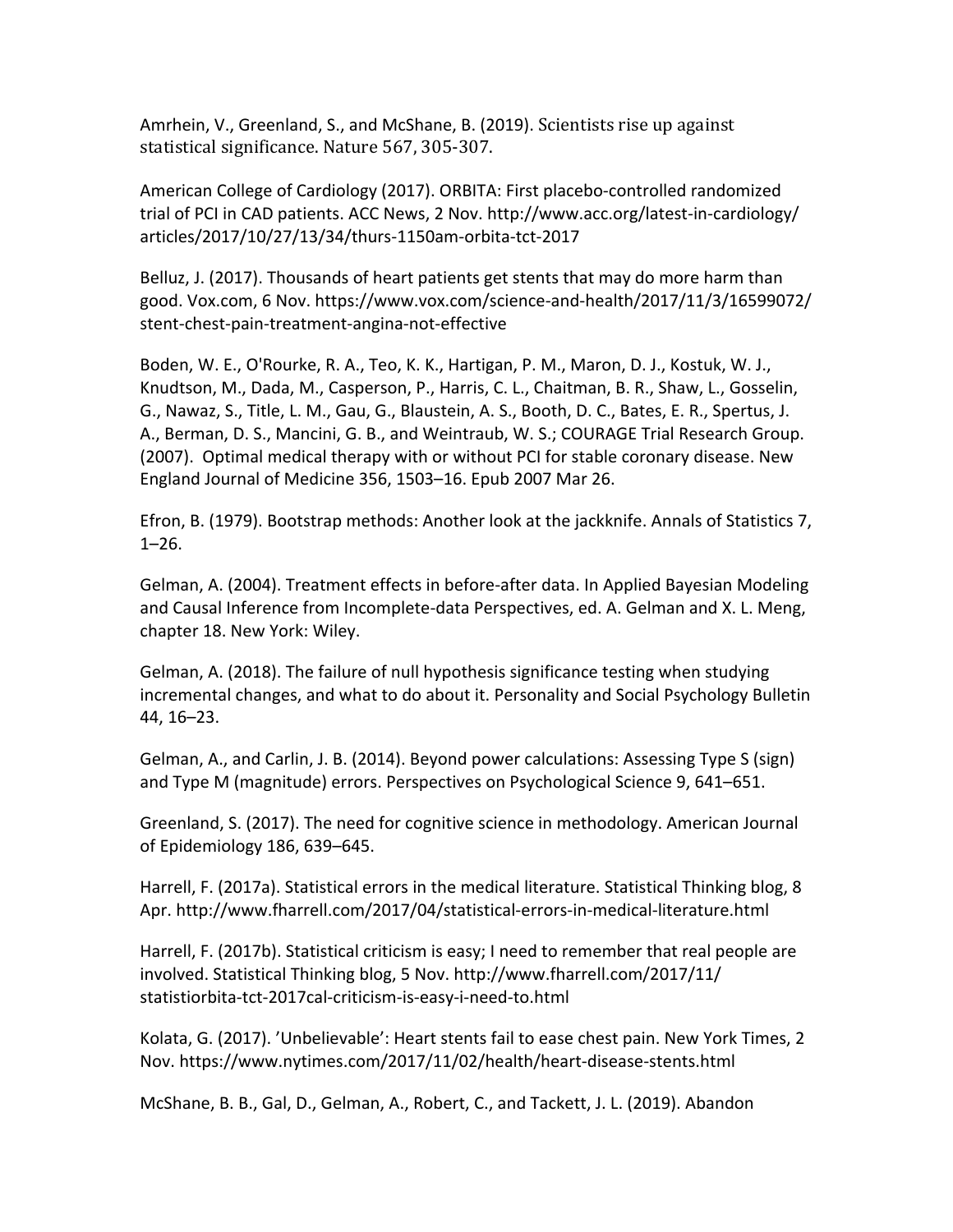statistical significance. American Statistician 73 (S1), 235–245.

Resnick, B. (2017). White fear of demographic change is a powerful psychological force. Vox.com, 28 Jan. https://www.vox.com/science-and-health/2017/1/26/14340542/ white-fear-trump-psychology-minority-majority

Sands, M. L. (2017). Exposure to inequality affects support for redistribution. Proceedings of the National Academy of Sciences 114, 663–668.

Schulz, K. F., and Grimes, D. A. (2005). Sample size calculations in randomised trials: Mandatory and mystical. Lancet 365, 1348–1353.

Simmons, J., Nelson, L., and Simonsohn, U. (2011). False-positive psychology: Undisclosed flexibility in data collection and analysis allow presenting anything as significant. Psychological Science 22, 1359-1366.

Vickers, A. J., and Altman, D. G. (2001). Analysing controlled trials with baseline and follow up measurements. British Medical Journal 323, 1123–1124.

Wasserstein, R. L., and Lazar, N. A. (2016). The ASA's statement on p-values: Context, process, and purpose. American Statistician 70, 129–133.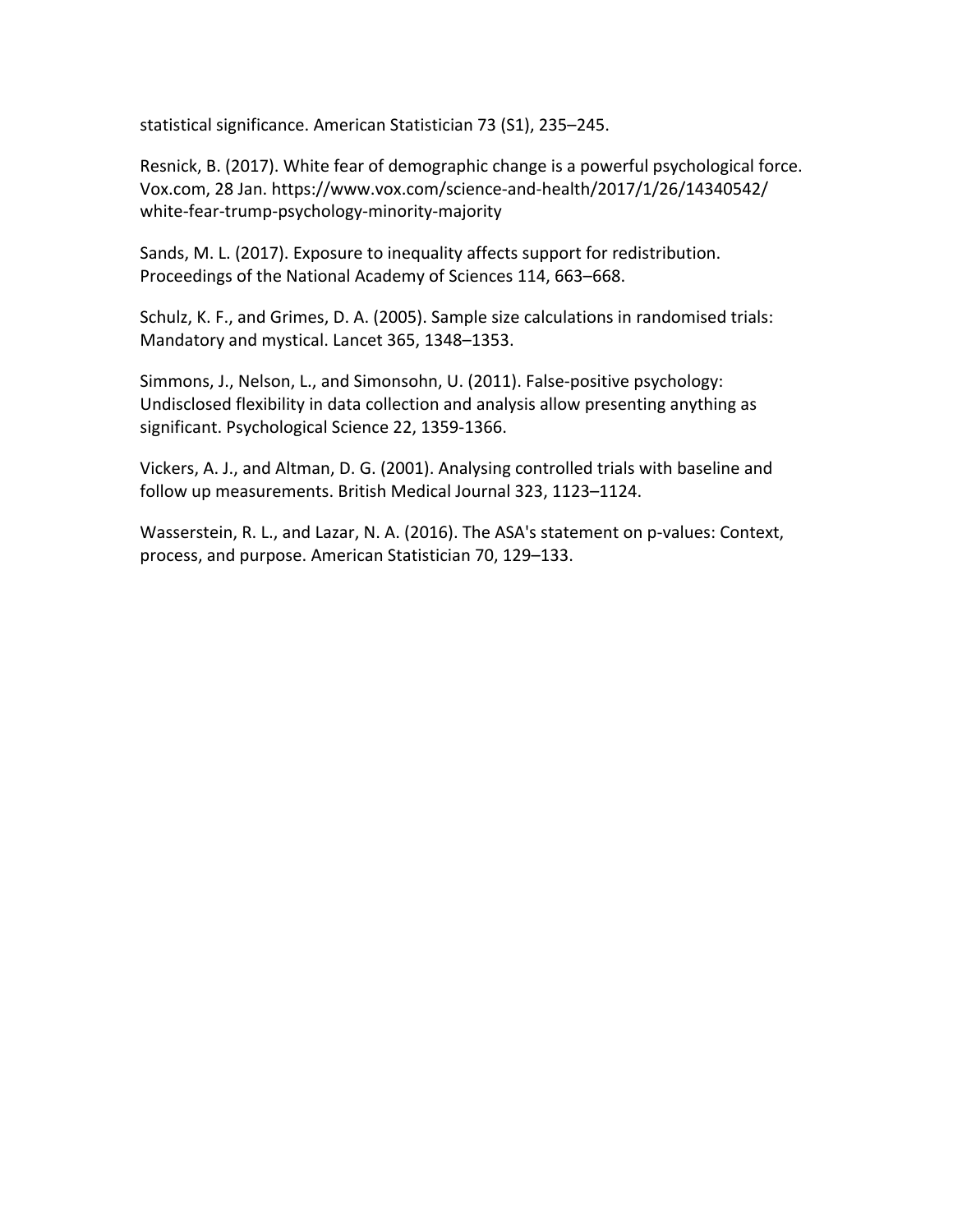| Treatment      |     |                |                |                  | Control |                |                |                 | Comparison       |        |
|----------------|-----|----------------|----------------|------------------|---------|----------------|----------------|-----------------|------------------|--------|
| Measurement    |     | Pre            | Post           | Gain             |         | Pre            | Post           | Gain            |                  |        |
|                | N   | $\bar{y}$ (sd) | $\bar{y}$ (sd) | $diff$ (ci)      | N       | $\bar{y}$ (sd) | $\bar{y}$ (sd) | $diff$ (ci)     | $est$ (ci)       | p      |
| Exercise time  | 104 | 528.0          | 556.3          | 28.4             | 90      | 490.0          | 501.8          | 11.8            | 16.6             | 0.200  |
| (seconds)      |     | (178.7)        | (178.7)        | (11.6, 45.1)     |         | (195.0)        | (190.9)        | $(-7.8, 31.3)$  | $(-8.9, 42.0)$   |        |
| Peak oxygen    | 99  | 1715.0         | 1713.0         | $-2.0$           | 89      | 1707.4         | 1718.3         | 10.9            | $-12.9$          | 0.741  |
| uptake         |     | (638.1)        | (583.7)        | $(-54.1, 50.1)$  |         | (567.0)        | (550.4)        | $(-47.2, 69.0)$ | $(-90.2, 64.3)$  |        |
| (mL/min)       |     |                |                |                  |         |                |                |                 |                  |        |
| SAQ-physical   | 100 | 71.3           | 78.6           | 7.4              | 88      | 69.1           | 74.1           | 5.0             | 2.4              | 0.420  |
| limitation     |     | (22.5)         | (24.0)         | (3.5, 11.3)      |         | (24.7)         | (24.7)         | (0.5, 9.5)      | $(-3.5, 8.3)$    |        |
| SAQ-angina     | 103 | 79.0           | 93.0           | 14.0             | 90      | 75.0           | 84.6           | 9.6             | 4.4              | 0.260  |
| frequency      |     | (25.5)         | (26.8)         | (9.0, 18.9)      |         | (31.4)         | (27.7)         | (3.6, 15.5)     |                  |        |
| SAQ-angina     | 102 | 64.7           | 60.5           | $-4.2$           | 89      | 68.5           | 63.5           | $-5.1$          | 0.9              | 0.851  |
| stability      |     | (25.5)         | (23.7)         | $(-10.7, 2.4)$   |         | (24.3)         | (25.6)         | $(-11.7, 1.6)$  | $(-8.4, 10.2)$   |        |
| $EQ-5D-5L$     | 103 | 0.80           | 0.83           | 0.03             | 89      | 0.79           | 0.82           | 0.03            | 0.00             | 0.994  |
| QOL            |     | (0.21)         | (0.21)         | (0.00, 0.06)     |         | (0.22)         | (0.20)         | (0.00, 0.07)    | $(-0.04, 0.04)$  |        |
| Peak stress    | 80  | 1.11           | 1.03           | $-0.08$          | 57      | 1.11           | 1.13           | 0.02            | $-0.09$          | 0.0011 |
| wall motion    |     | (0.18)         | (0.06)         | $(-0.11, -0.04)$ |         | (0.18)         | (0.19)         | (0.03, 0.06)    | $(-0.15, -0.04)$ |        |
| index score    |     |                |                |                  |         |                |                |                 |                  |        |
| Duke treadmill | 104 | 4.24           | 5.46           | 1.22             | 90      | 4.18           | 4.28           | 0.10            | 1.12             | 0.104  |
| score          |     | (4.82)         | (4.79)         | (0.37, 2.07)     |         | (4.65)         | (4.98)         | $(-0.99, 1.19)$ | $(-0.232.47)$    |        |

# **Table.** Summary data comparing stents to placebo, from Table 3 of Al-Lamee et al. (2017).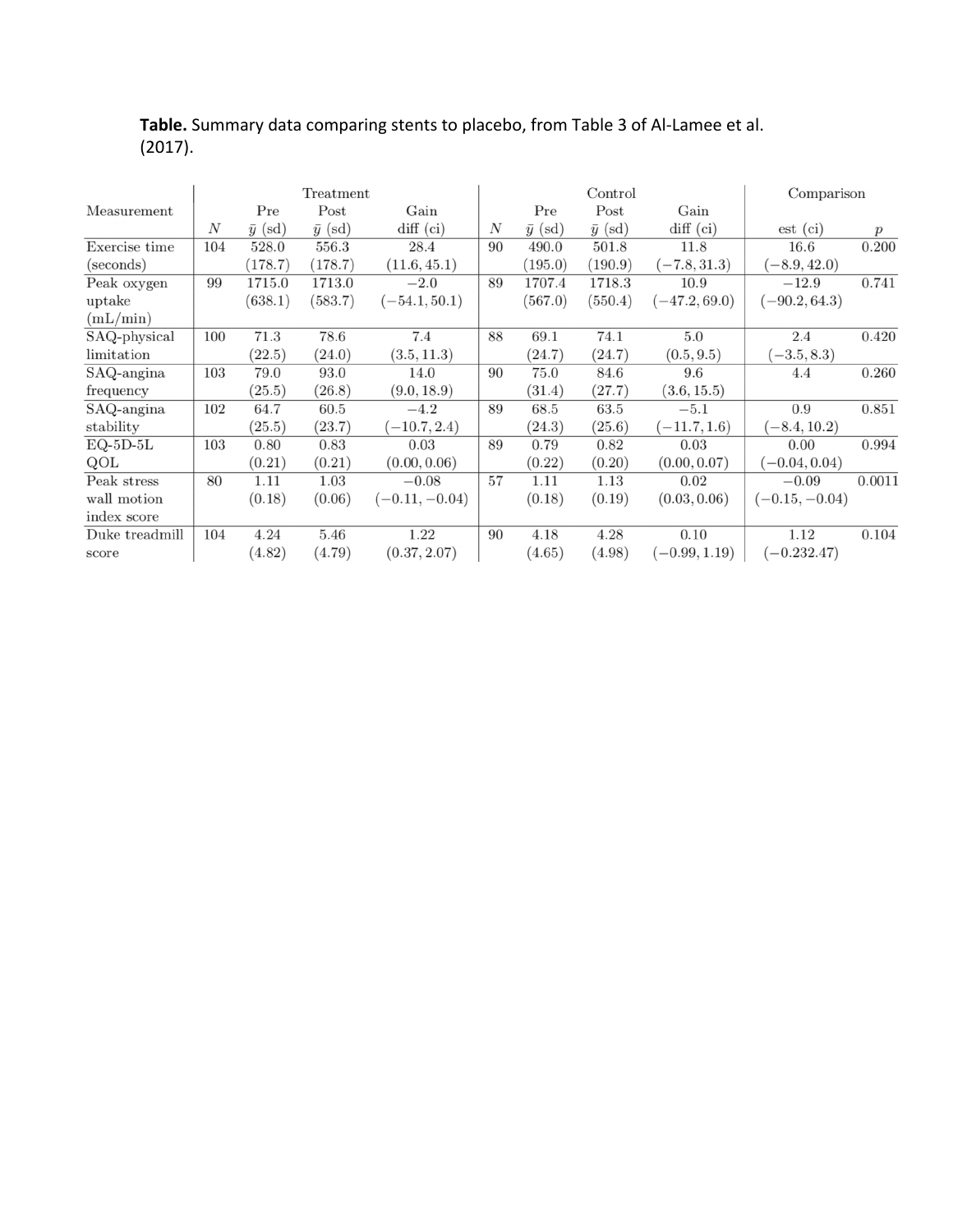## Box 1. Using the reported data summaries to obtain the analysis controlling **for the pre-treatment measure**

For each of the treatment and control groups, we are given the standard deviation of the pre-test measurements, the standard deviation of the post-test measurements, and the standard deviation of their difference, which can be obtained by taking the width of the confidence interval for the difference, dividing by 4 to get the standard error of the difference, and then multiplying by  $\sqrt{n}$  to get back to the standard deviation.

Then we use the rule,  $sd(y_2 - y_1) = \sqrt{sd(y_1)^2 + sd(y_2)^2 - 2\rho sd(y_1)sd(y_2)}$  and solve for ρ, the correlation between before and after measurements within each group. The result in this case is  $p = 0.88$  within each group. We then convert the correlation to a regression coefficient of  $y_2$  on  $y_1$  using the well-known formula,  $\beta = \rho \, \text{sd}(y_2) / \sqrt{\frac{\rho^2}{n}}$ sd(y<sub>1</sub>), which yields  $\beta = 0.88$  for the treated and  $\beta = 0.86$  for the control group. If these two coefficients were much different from each other, we might want to consider an interaction model (Gelman, 2004), but here they are close enough that we simply take their average.

We use the average,  $\beta$  = 0.87, in (2) and get an estimate for the adjusted mean difference of 21.3 (indeed, quite a bit higher than the reported difference in gain scores of 16.6) with a standard error of 12.5 (very slightly lower than 12.7, the standard error of the difference in gain scores) and 95% CI $-3.2$  to 45.8 s. The estimate is not quite two standard errors away from zero: the z-score is 1.7, and the p-value is 0.09.